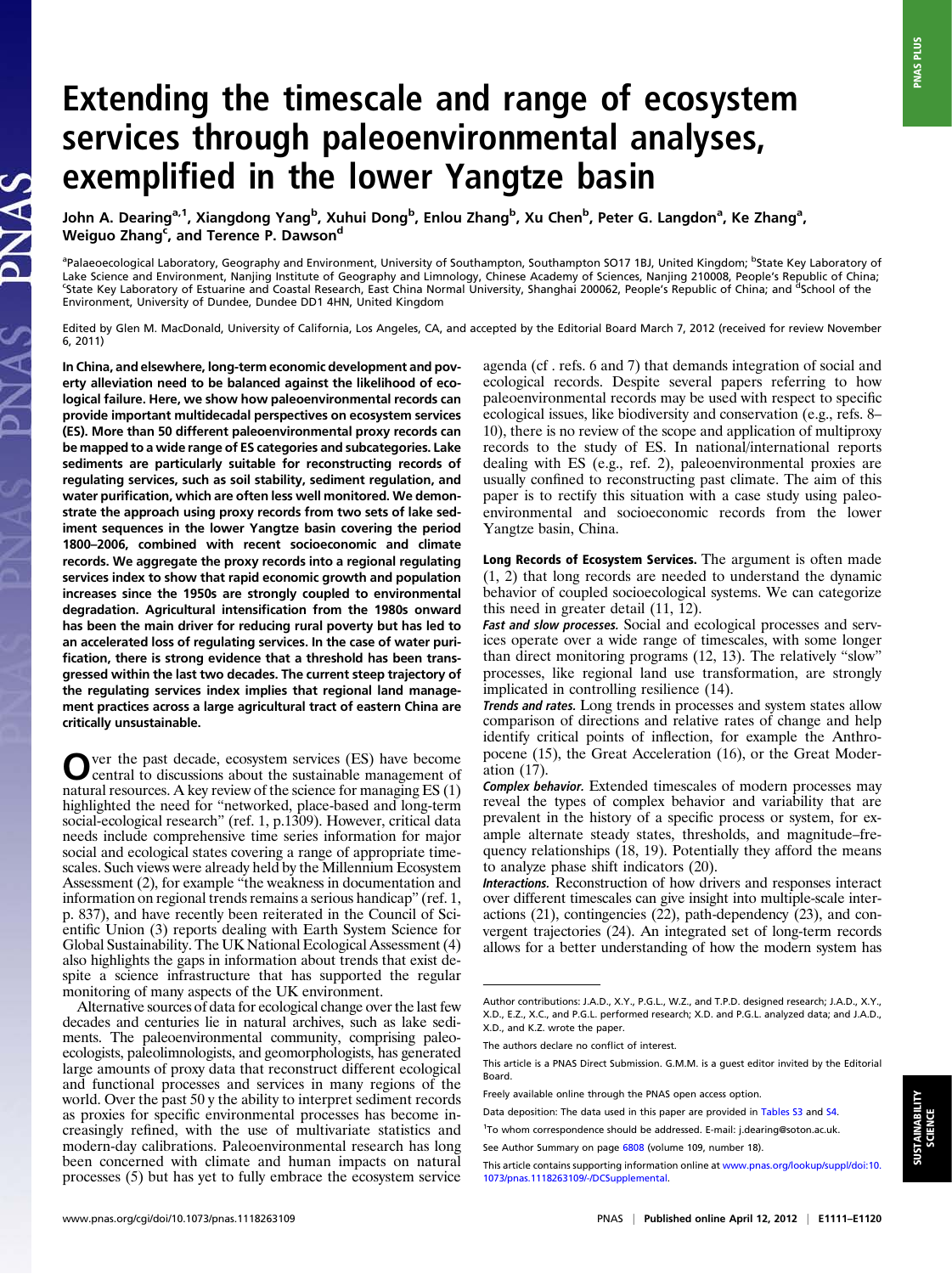evolved, for example with respect to trade-offs between provisioning and regulating services.

Modeling. Long timescales offer the scope for developing and testing socioecological models that can provide alternative future scenarios. These range from conceptual models like the adaptive cycle to systems- and agent-based simulation models (25). Reference states. An ability to observe conditions before major environmental impact may provide a reference state against which to define restoration or management targets and give insight into the distance the modern process or service has moved from some background level (26–28).

How we choose to define the time period represented by "long records" depends on the processes involved and the history of the system. From existing studies of recent accelerating trends in global phenomena  $(16)$ , we might argue that at least 60 y is a minimum timescale to observe the major developments in many modern socioecological systems. However, it is difficult to make generalizations about a maximum timescale without hindsight. At one end of the scale, significant impact on ecosystem processes in northeastern North America may date from just the beginnings of European agriculture, ∼150 y ago. However, at the other end, some socioecological systems with long human histories may be currently exhibiting responses to impacts that are to some degree contingent on human actions stretching back millennia. For example, the pattern and frequency of river flooding and slope instability in European mountain areas partly reflect the impact of early deforestation (e.g., ref. 29). Additionally, some reconstructions of biophysical states, such as lake water pH, confirm timescales of natural, self-organized, change taking place over centuries and millennia (30, 31).

## Paleoenvironmental Records of Ecosystem Services

Paleoenvironmental records are obtained from naturally occurring archives of material that record environmental signals (e.g., refs. 5, 32, and 33). Some archives comprise sediments that accumulate in aquatic and marine environments: bog, floodplain, lake, estuary, and ocean. Other sediments accumulate as windblown particles on terrestrial surfaces, like the Chinese loess plateau. Other records are contained in ice cores, tree rings, and cave deposits (speleothems). The properties of the sediments are identified by visual observations, imaging, microfossil investigation, and a variety of analytical techniques that include stable isotopes, geochemistry, and mineral magnetism (34–36). Absolute dating of lake sediments deposited over the last few decades is usually undertaken with radioisotope techniques, <sup>210</sup>Pb (halflife 22.3 y) and  $137$ Cs (hemispheric records of atmospheric bomb fallout), and spherical carbonaceous particles (regional records of industrial particulate pollution). In other settings, and over longer timescales, events of known age, like volcanic dust layers and annual laminations, or  $^{14}$ C dating, provide age control (37, 38). There are numerous examples of dated proxy records for ecological processes and conditions (biotic and abiotic) stretching back over past centuries with a temporal resolution measured in decades, or finer, up to the present. These reconstructed records represent processes within the atmospheric, terrestrial, and aquatic components of bog, lake, river estuarine, and near-shore coastal ecosystems or catchments covering a wide range of spatial scales, from  $10^1$  to  $10^4$  km<sup>2</sup>.

Following the Millennium Ecosystem Assessment Synthesis (2), we have mapped proxy records on to "supporting'", "provisioning", "regulating", and "cultural" ES categories (Table 1, column 1). For subcategories, we identify or define >50 representative processes or system states (Table 1, column 2) for which recognized types of paleoenvironmental proxy record exist (Table 1, column 3). For some processes and states there are several potential kinds of proxy records. For example, information for the regulating service, water purification, may be gained from lake sediments in several ways:  $(i)$  the flux or concentration of dissolved nutrients (e.g., phosphorus) deduced from changes in a range of aquatic microfossil/macrofossil groups calibrated against direct measurements of water chemistry,  $(ii)$  the flux or concentration of dissolved nutrients and organic matter deduced from inorganic and organic analyses, *(iii)* evidence for oxygen depletion or anoxia in a lake water column deduced from changes in microfossil groups (e.g., bottom water-dwelling insect larvae such as chironomids) and analyses of redox-sensitive metals (e.g., Fe and Mn), and  $(iv)$  surface water acidity deduced from diatom-inferred pH.

In practice, we should discriminate between direct and indirect proxy records of ES. Direct proxies signal the changing nature of ES states, for example where a high floristic richness index based on pollen counts is interpreted as representing high biodiversity. However, information about other ES, such as erosion regulation, relies on studying levels of degradation in the service, as expressed by soil erosion rates. Here we refer to these levels as indirect proxies: As recorded by a specific process they represent the inverse of an ES. With long records, preimpact or baseline levels of natural ES provision can be defined. Indirect proxies may then be interpreted as relative ES losses, deficits, or the inability of the natural system to provide service due to increasing system modifications by anthropogenic activities or climate.

New techniques for deriving proxies are continuously being developed and the interpretation of proxies in terms of quantitative reconstructions of processes continues to evolve. Thus, further entries in Table 1 for new processes/states and proxies can be expected. Nevertheless, there are several ES categories for which there are no obvious paleoenvironmental proxies, including the subcategories "biochemicals, natural medicines, and pharmaceuticals," "ornamental resources," and "pollination". It seems that the "regulating services" category may have the greatest number of potential paleoenvironmental proxy records. Importantly, these services are often the least well monitored, especially in remote areas and developing nations.

We demonstrate the scope and potential of using proxy records to study multidecadal changes in ES through the use of paleoenvironmental datasets obtained from the lower Yangtze basin for the period 1800–2006 in conjunction with modeled climate data and published statistics for land use, population, and economic development.

# Case Study: Lower Yangtze Basin

Context. The lower Yangtze basin (LYB) occupies ∼12%  $(220,000 \text{ km}^2)$  of the total Yangtze basin. A diverse set of landscapes provides ES such as wildlife habitats, freshwater, food supply, water and erosion regulation for  $>300$  million people. The current status of ES in the LYB owes much to the complex interactions between natural environmental change, human activities, and policies that stretch back several millennia. The timings of flooding and drought may be linked to the variability of the Asian monsoon and the El Niño-Southern Oscillation but the impact on the human population is often linked to land management practices. Deforestation has reduced forest cover from a natural level of ∼80% total area to 16% in the mid-20th century (124). Recent land degradation is believed to have contributed to the destructive impacts of the major Yangtze flood in 1998 (125). The famines during the period 1958–1961 are now associated with agricultural collectivization during the time of the Great Leap Forward policies as well as drought (126). The dismantling of collective farming systems following the "opening-up" reforms in the early 1980s expanded the rural economy and led to rapid reductions in poverty (127). However, continued investments in fertilizers, pesticides, irrigation, land reclamation, effluent disposal, flood protection, farm mechanization, and crop intensification have led to widespread ecological degradation. There is already much evidence at the local scale for slope instability (128), higher flood frequency (129), and declining water quality (130, 131). A number of national programs to reduce ecosystem degradation have been deployed in the region, for example, the Sloping Land Conversion Program in the Dabie Mountains (132) and the National Wetland Action Plan for China (133) but these have not always produced positive ecological and socioeconomic outcomes (134, 135).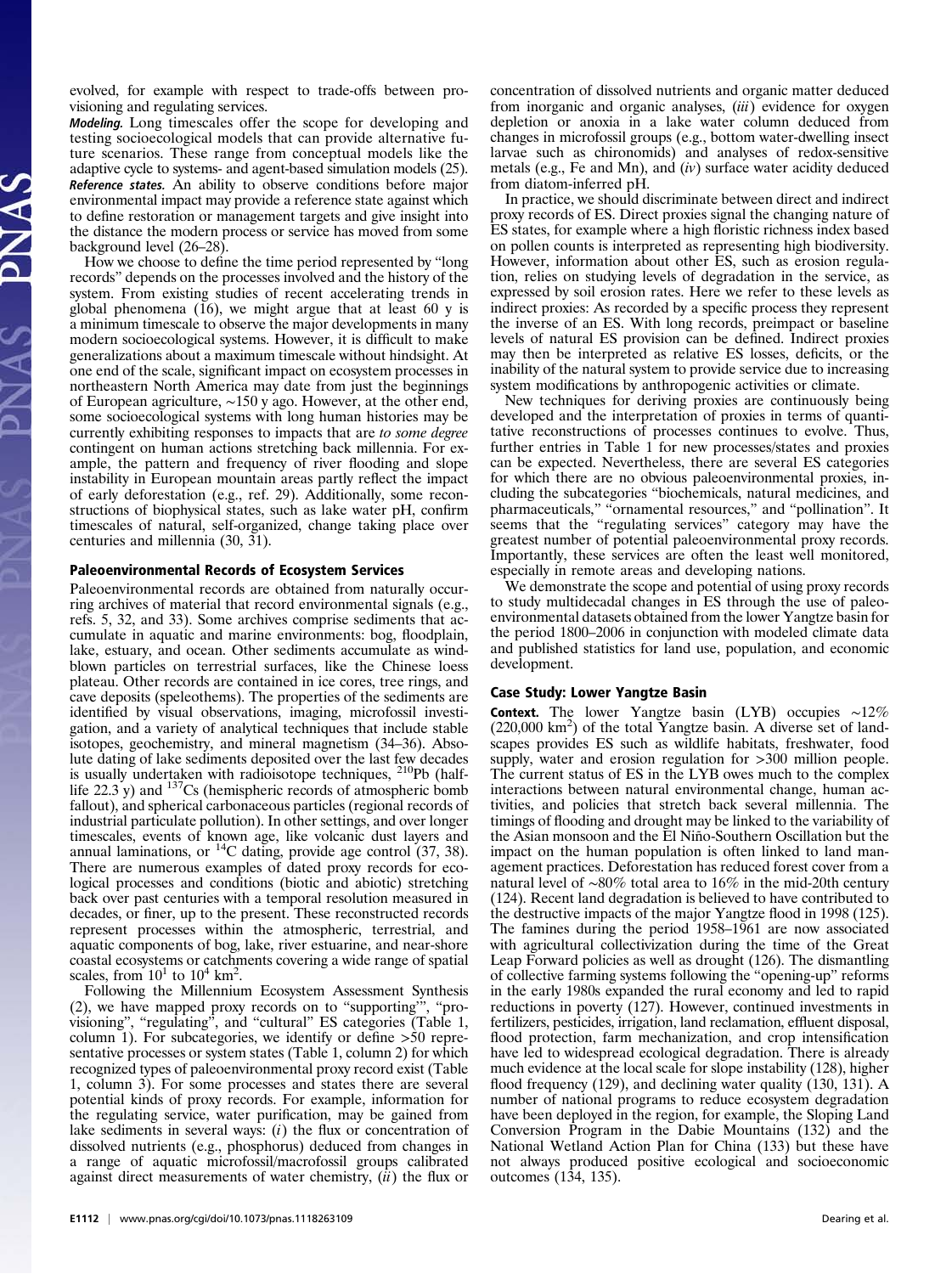# Table 1. Paleoenvironmental proxy records of ecosystem services based on categories used in ref. 2 (table 2.1, pp. 41–45)

| Ecosystem service                                        | Process/state                                  | Proxy record                        | Publication<br>example |
|----------------------------------------------------------|------------------------------------------------|-------------------------------------|------------------------|
| Supporting services                                      |                                                |                                     |                        |
| Nutrient cycling                                         | Weathering                                     | Geochemistry                        | (39)                   |
|                                                          |                                                | Stable isotopes                     | (40)                   |
|                                                          |                                                | Diatoms                             | (41)                   |
|                                                          | Biogeochemical fluxes                          | Geochemistry                        | (42)                   |
| Photosynthesis                                           | Aquatic                                        | Carbon isotopes                     | (43)                   |
| Primary production                                       | <b>Terrestrial biomass</b>                     | Pollen microfossils                 | (44)                   |
|                                                          |                                                | Genetic biomarkers                  | (45)                   |
|                                                          | Aquatic productivity                           | Fossil pigments                     | (46)                   |
| Soil formation                                           | Weathering                                     | Geochemistry                        | (39)                   |
| Water cycling                                            | Hydrological state, groundwater                |                                     |                        |
|                                                          | Peat wetness                                   | Testate amoebae                     | (47)                   |
|                                                          | Peat humification                              | Colorimetry                         | (48)                   |
|                                                          | Stalagmite properties                          | Luminescence                        | (49)                   |
|                                                          | Lake levels                                    | Ostracods                           | (50)                   |
|                                                          |                                                | Stratigraphy/geochemistry           | (51, 52)               |
| Provisioning services<br>Biochemicals, natural medicines |                                                |                                     |                        |
| and pharmaceuticals                                      |                                                |                                     |                        |
| Food                                                     | Cultivated/crop land                           | Pollen microfossils                 | $(53 - 55)$            |
|                                                          |                                                | Phytoliths                          | (56)                   |
|                                                          | Pasture                                        | Pollen microfossils                 | (57)                   |
|                                                          | Fish, salmon                                   | Stable nitrogen isotopes            | (58, 59)               |
|                                                          | Fish, freshwater                               | Fish fossils                        | (60)                   |
| Fiber                                                    | Fuel, wood                                     |                                     |                        |
|                                                          | Forest/scrub cover                             | Pollen microfossils                 | $(53 - 55)$            |
|                                                          |                                                | Organic macrofossils                | (61)                   |
|                                                          | Wood/charcoal burning                          | Charcoal                            | (62)                   |
|                                                          | Timber                                         | Pollen microfossils                 | (63)                   |
|                                                          | Hemp                                           | Pollen microfossils                 | (64)                   |
| Genetic resources                                        | Biodiversity, invasive species and extinctions |                                     |                        |
|                                                          | Terrestrial                                    | Pollen microfossils                 | $(65 - 67)$            |
|                                                          |                                                | Plant macrofossils                  | (68)                   |
|                                                          |                                                | Organic biomarkers                  | (69)                   |
|                                                          |                                                | Geochemistry/stable isotopes        | (70)                   |
|                                                          |                                                | DNA taxonomy                        | (71)                   |
|                                                          | Aquatic                                        | Algae                               | (72, 73)               |
|                                                          |                                                | Zooplankton and zoobenthos          | (74, 75)               |
|                                                          |                                                | DNA taxonomy                        | (76)                   |
| Ornamental resources                                     |                                                |                                     |                        |
| Fresh water                                              | Salinity                                       | <b>Diatoms</b>                      | (77)                   |
|                                                          |                                                | Chironomids                         | (78)                   |
| Regulating services                                      |                                                |                                     |                        |
| Air quality regulation                                   | Atmospheric particulates                       | Polycyclic aromatic hydrocarbons    | (79)                   |
|                                                          |                                                | Other persistent organic pollutants | (80)                   |
|                                                          |                                                | Heavy metals                        | (81)                   |
|                                                          |                                                | Mercury                             | (82)                   |
|                                                          |                                                | Spherical carbonaceous particles    | (83, 84)               |
|                                                          |                                                | Magnetic spherules                  | (85)                   |
|                                                          | Acidity                                        | <b>Diatoms</b>                      | (86, 87)               |
| Climate regulation                                       | Carbon sequestration                           |                                     |                        |
|                                                          | Lake sediment                                  | Carbon accumulation                 | $(88 - 90)$            |
|                                                          |                                                | Inorganic carbon accumulation       | (91)                   |
|                                                          | Peatlands                                      | Carbon accumulation                 | (92, 93)               |
|                                                          | Land cover/land use                            | Pollen microfossils                 | (54, 55)               |
| Disease regulation                                       |                                                |                                     |                        |
| Erosion regulation                                       | Sediment flux/retention                        | Detrital accumulation rates         | (94, 95)               |
|                                                          | Sediment source                                | Geochemistry                        | (96, 97)               |
|                                                          |                                                | Radioactive isotopes                | (98)                   |
|                                                          |                                                | <b>Biomarkers</b>                   | (99)                   |
|                                                          |                                                | Magnetic minerals                   | (100, 101)             |
|                                                          |                                                |                                     |                        |

PNAS PNAS

SUSTAINABILITY SUSTAINABILITY<br>SCIENCE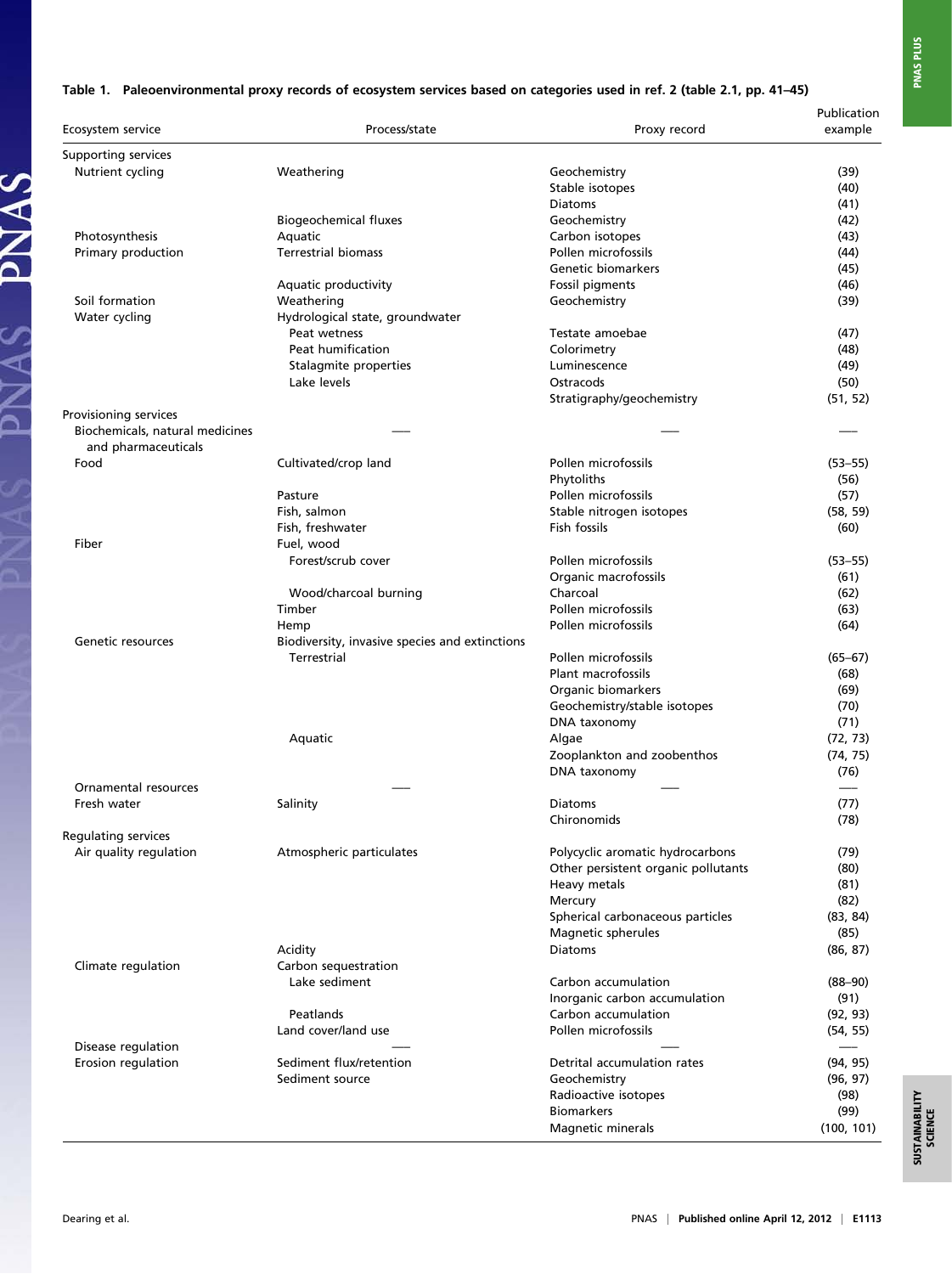### Table 1. Cont.

| Ecosystem service                         | Process/state                                        | Proxy record                                  | Publication<br>example |
|-------------------------------------------|------------------------------------------------------|-----------------------------------------------|------------------------|
| Natural hazard regulation                 | Landslides                                           | Sediment stratigraphy                         | (102, 103)             |
|                                           | Earthquakes                                          | Sediment stratigraphy                         | (104)                  |
|                                           | Storms                                               | Stratigraphy, pollen microfossils, tree rings | (105)                  |
|                                           | Tsunami                                              | Sediment stratigraphy, tree rings             | (106)                  |
|                                           |                                                      | Diatom microfossils                           | (107)                  |
| Pest regulation                           | Arboreal disease                                     | Pollen microfossils                           | (108)                  |
|                                           |                                                      | Coleoptera fossils                            | (109)                  |
| Pollination                               |                                                      |                                               |                        |
| Water purification<br>and waste treatment | Pesticide contamination                              | Organic compounds                             | (110)                  |
|                                           | Nutrient fluxes/eutrophication                       | Diatom/cladocera microfossils                 | (74, 111)              |
|                                           |                                                      | Organic carbon                                | (112)                  |
|                                           |                                                      | Nitrogen and carbon isotopes                  | (113)                  |
|                                           |                                                      | <b>Biomarkers</b>                             | (114)                  |
|                                           |                                                      | <b>Plant macrofossils</b>                     | (115)                  |
|                                           | Dissolved oxygen/anoxia                              | Redox metals, biogenic silica                 | (116)                  |
|                                           |                                                      | Chironomid microfossils                       | (117)                  |
|                                           | Surface water acidity                                | Diatom-inferred pH                            | (86, 87)               |
| Water regulation                          | Flood discharge                                      | Stratigraphy, particle size                   | $(118 - 120)$          |
|                                           | Drought/groundwater                                  | Lake levels, tree rings                       | (121, 122)             |
| Cultural services                         |                                                      |                                               |                        |
| Aesthetic values                          | Water quality (see Water<br>purification above)      |                                               |                        |
|                                           | <b>Biodiversity (see Genetic</b><br>resources above) |                                               |                        |
| Cultural diversity                        |                                                      |                                               |                        |
| Cultural heritage values                  | Cultural landscapes                                  | Pollen microfossils                           | (63, 123)              |
| <b>Education values</b>                   |                                                      |                                               |                        |
| Inspiration                               |                                                      |                                               |                        |
| Knowledge systems                         |                                                      |                                               |                        |
| Recreation and ecotourism                 | Water quality (see Water<br>purification above)      |                                               |                        |
|                                           | Biodiversity                                         |                                               |                        |
|                                           | (see Biodiversity above)                             |                                               |                        |
| Sense of place                            |                                                      |                                               |                        |
| Social relations                          |                                                      |                                               |                        |
| Spiritual/religious values                |                                                      |                                               |                        |

The publications shown are selected to exemplify applications, showing original and review papers where available, but do not represent an exhaustive list. The symbol "—" in the table body refers to the apparent absence of proxy records.

To assess how this highly interconnected and complex socioecological system may be managed more effectively it is important to understand how the drivers of change (both human and physical) have impacted ES over the decades leading up to the present. Key questions to address include the following:

Which regulating services are most degraded?

- How have ES responded to external drivers?
- How have different social and ecological elements interacted over time, particularly in terms of driving abrupt change caused by threshold transgressions?
- Are there long-term convergent trends in socioecological drivers and ES responses?
- Does the past offer guidelines on natural variability, limits, or reference points for management targets?
- Can we model the regional relationships and trade-offs between economic development, population growth, and ES?

Proxy Records of Ecosystem Services. Proxy records for the categories of regulating services erosion regulation, water purification, and air quality regulation and for the provisioning service genetic resources (defined in ref. 2) were generated for the period 1800–2006 for two large lake-catchment sites, Chaohu and Taibai, both situated north of the Yangtze river some 240 km apart and draining the Dabie mountain range (Fig. 1 and [Table](http://www.pnas.org/lookup/suppl/doi:10.1073/pnas.1118263109/-/DCSupplemental/pnas.201118263SI.pdf?targetid=nameddest=ST1) [S1\)](http://www.pnas.org/lookup/suppl/doi:10.1073/pnas.1118263109/-/DCSupplemental/pnas.201118263SI.pdf?targetid=nameddest=ST1). Pairs of curves for equivalent proxy records from the two lakes show some differences attributable to local variations in landscape and the history of human activities [\(Fig. S1](http://www.pnas.org/lookup/suppl/doi:10.1073/pnas.1118263109/-/DCSupplemental/pnas.201118263SI.pdf?targetid=nameddest=SF1)). However, the long-term trends are sufficiently similar to justify averaging the data from the two lakes into six regional curves for biodiversity, sediment regulation, soil stability, sediment quality, water quality, and air quality (these terms refer to regulating service proxies shown in [Figs. S2](http://www.pnas.org/lookup/suppl/doi:10.1073/pnas.1118263109/-/DCSupplemental/pnas.201118263SI.pdf?targetid=nameddest=SF2), 2, and 3) (see [Table S2](http://www.pnas.org/lookup/suppl/doi:10.1073/pnas.1118263109/-/DCSupplemental/pnas.201118263SI.pdf?targetid=nameddest=ST2) for definitions). Aggregating the curves into an index of regulating services [Regulating services (RS) index] provides a useful measure of the changing state of regulating services across the region [\(Fig. S2\)](http://www.pnas.org/lookup/suppl/doi:10.1073/pnas.1118263109/-/DCSupplemental/pnas.201118263SI.pdf?targetid=nameddest=SF2). Frequencies and trends. Changes in biodiversity, sediment regulation, and soil stability since 1800 show curves fluctuating over multidecadal periods with no clear trends [\(Fig. S3](http://www.pnas.org/lookup/suppl/doi:10.1073/pnas.1118263109/-/DCSupplemental/pnas.201118263SI.pdf?targetid=nameddest=SF3)). Low levels of biodiversity are recorded in the mid-19th century, in the 1920s– 1940s, and at the present time. Levels of sediment regulation remain high until the beginning of the 20th century, also reaching low levels in the late 1940s just before the start of the People's Republic of China. Levels of soil stability rise from low values in the mid-19th century to reach peak values in the 1920s before declining and, to some extent, stabilizing. In contrast, curves for

Publication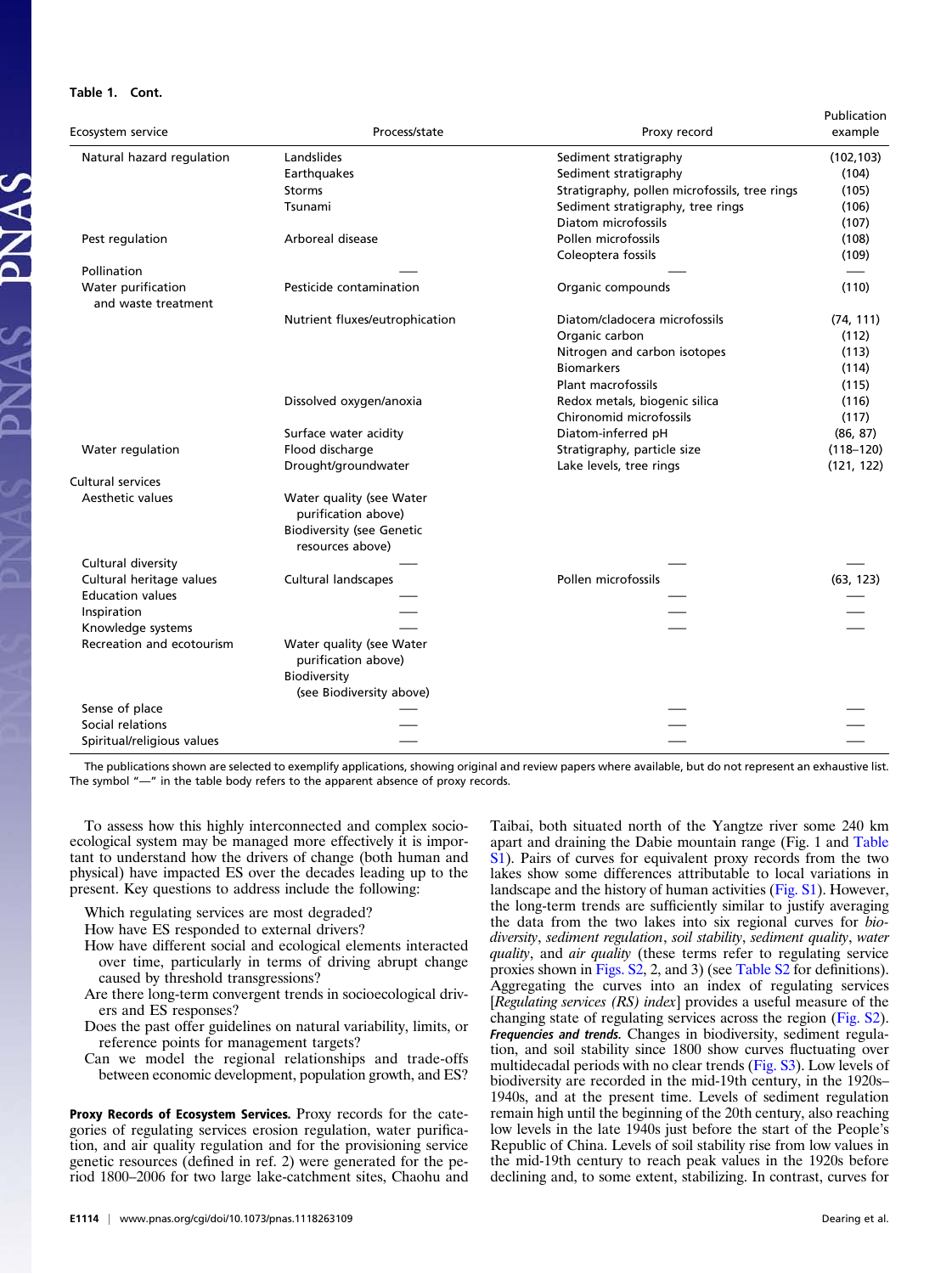

Fig. 1. Lower Yangtze basin showing the Chaohu and Taibai lake-catchment sites in the counties of Shucheng and Huangmei, the location of the Dabie mountains, and major regional cities.

sediment quality, water quality, and air quality are relatively stationary before the 1930s but all show strongly declining trends starting in the modern era: sediment quality, 1950; air quality, mid-1950s; and water quality, 1980. This set of sharply turning curves suggests that regional ecological thresholds may have been transgressed. The RS index shows the long-term trend declining from ∼1920 and steepening after 1965. The late 19th century represents the last period when all of the regulating service time series were relatively high and stationary, suggesting sustainable land use.

A close-up of the period 1930–2006 (Fig. 2) shows fluctuating curves for biodiversity and sediment regulation with weak positive trends up to the 1980s and limited downward trends up to 2006. It seems that a recovery of sediment regulation from 1945 to 1980 may in part be due to the growth in the number of small irrigation and check dams. Biodiversity declined sharply after 1965 as a result of deforestation associated with agricultural collectivization. The relatively stable values for biodiversity, sediment regulation, and soil stability after 1990 are evidence of successful environmental regulation (e.g., reforestation) since the 1980s, although the rapid loss of biodiversity and soil stability in 2005 may show the effects of accelerating urban growth on previously farmed land. In contrast, the high rates of change and relative losses of sediment quality, water quality, and air quality indicate the most degraded regulating services. Sediment quality and air quality appear to have stabilized after 2000 but the downward trend in water quality has accelerated after 1980 with the most rapid deterioration taking place since 2000. On this evidence, the status of water quality may be moving through a critical transition before reaching an alternate steady state (18). In general, the RS index has dropped from ∼0.67 in the mid-1960s to ∼0.24 in the mid-2000s.

Socioenvironmental drivers. Normalized curves for regional land use (arable land), climate (annual  $T$  and annual  $P$ ), population, and gross domestic product (GDP) for Anhui Province allow assessment of socioeconomic drivers (Fig. 3). Additional indexes were calculated for  $RS$  per capita and  $RS$  per arable area (Fig. 3) to assess the effects of changing population and land use on regulating services, respectively. The amount of arable land conversion rose



Fig. 2. Lower Yangtze basin, 1930–2006: normalized regulating service proxy records biodiversity, sediment regulation, soil stability, sediment quality, water quality, air quality, and RS index. Vertical bars show major 20th–21st century political events (from left to right): People's Republic of China founded by Mao Zedong, 1949; Great Leap Forward, 1958–1961; Cultural Revolution, 1966–1976; Deng Xiaoping's economic reforms from late 1970s to early 1980s; leadership of Jiang Zemin from 1989; and leadership of Hu Jintao from 2003.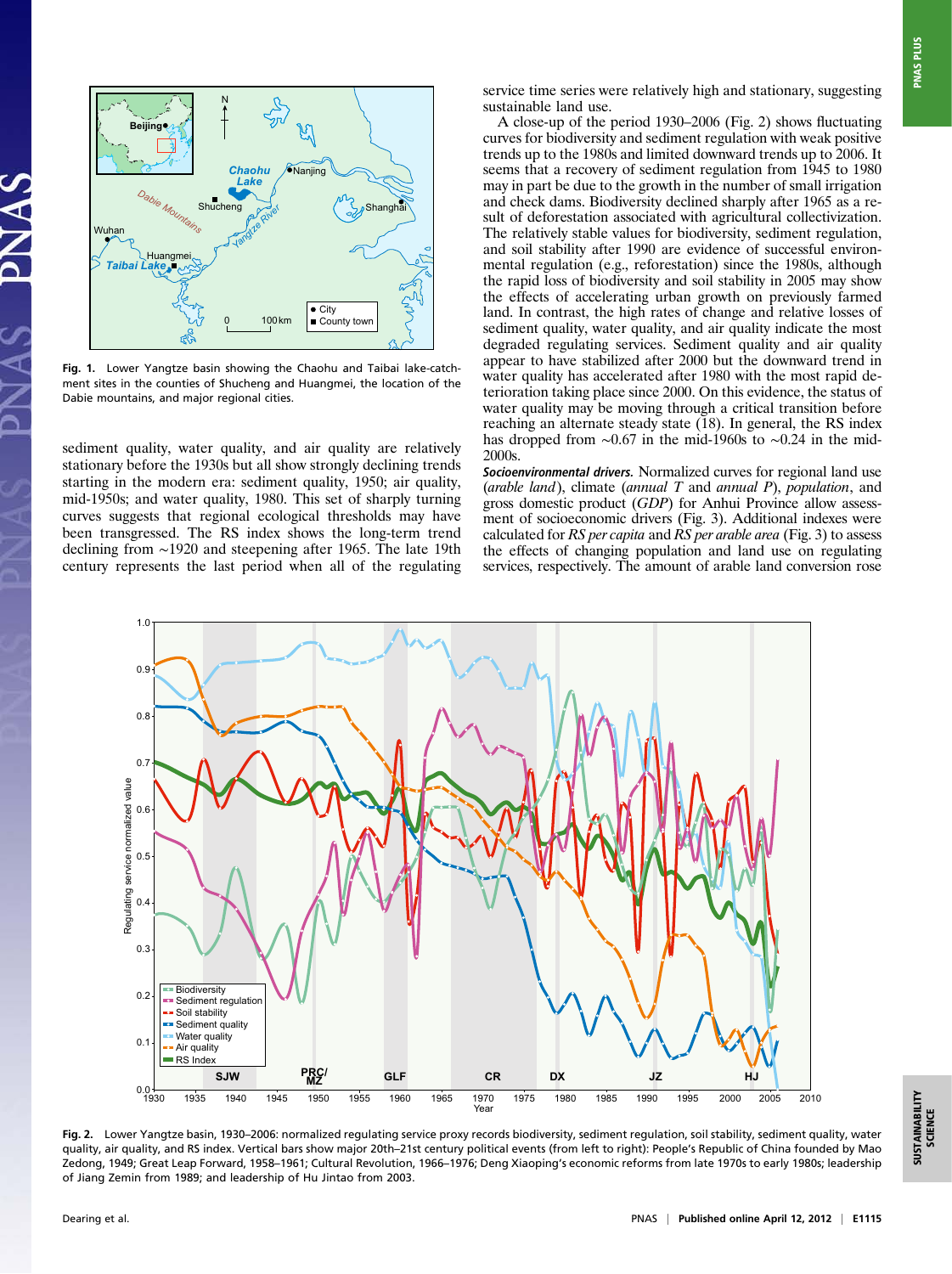

Fig. 3. Lower Yangtze basin, 1930–2006: normalized records for GDP (1950–2000), population, arable land (Chinese unit mu), annual T (°C) and annual P (mm) with normalized RS index (Fig. 3), and RS per capita and RS per arable land area indexes. Vertical bars show major 20th–21st century political events (from left to right): People's Republic of China founded by Mao Zedong, 1949; Great Leap Forward, 1958–1961; Cultural Revolution, 1966–1976; Deng Xiaoping's economic reforms late 1970s to early 1980s; leadership of Jiang Zemin from 1989; and leadership of Hu Jintao from 2003.

dramatically at the start of the People's Republic of China before declining rapidly through the 1960s as converted marginal land often failed to provide sustainable farming. Arable land has continued to decline, reaching lowest levels in 2003, as a result of the increased spread of urban land. Population numbers accelerated after 1945 and fell back after the Great Leap Forward in the late 1960s and 1970s, before continuing to rise to the present day. Annual T shows rising values in the late 20th century, particularly after the 1990s. Annual P shows no distinct trend but the envelope of variability appears to have increased in the early 1990s.

The timing of changes in the RS index suggests that the multidecadal decline in regulating services started after the main peak in arable land conversion in the 1960s and before the apparently changing climate of the 1990s. The post-1965 decline of the RS index that parallels both the population rise and the decline in arable land points strongly to agricultural intensification and industrial development as the main drivers of regulating service losses. RS per capita and RS per arable land area show similar curves to that of the RS index, with the exception of a less steeply declining curve for RS per capita since 1990. Economic development and an increase in regional wealth are clear trade-offs for the decline in regulating services over four decades. The GDP curve (data only from 1950) rose relatively slowly under the leadership of Mao Zedong and began to accelerate under the opening-up reforms of Deng Xiaoping, before rising faster under Jiang Zemin and faster still under Hu Jintao. These four political phases of economic development are closely tracked by the successively steepening stages in the curve of declining RS index.

Development and degradation. Previous analyses of relationships between environmental degradation and income, for example Kuznets curves (cf. ref. 140), at the Chinese provincial level suggest that only a few high-income areas have reached the stage of environmental improvement (141). The relationship between economic development (GDP) and environmental degradation (the reversed RS index) over five and a half decades for the LYB data set suggests (Fig. 4A) a positive but nonlinear relationship with a clear inflection ∼1980. This relationship mainly represents the shift from early agricultural land transformation to agricultural intensification through productivity growth in smallholder agriculture (127). Although these changes have helped to alleviate extreme poverty levels in rural communities (127), there is no evidence to argue that environmental degradation is lessening at the present time (although data after 2006 are needed to test opposing claims) (142).

Despite a one-child policy since 1978, the regional population has roughly doubled since 1950. Since 1990 this rate has exceeded the loss of regulating services as shown by the divergence of RS index and RS per capita index curves (Fig. 3), meaning that the regulating service deficit per person has actually reduced. The important finding, however, is the highly linear and positive trend in the relationship between population and environmental degradation (Fig. 4B). The statistically significant relationship  $(r^2 = 0.90)$  for the whole dataset) breaks down only during the early 1960s when the RS index reverses in the aftermath of the Great Chinese Famine of 1958–1961.

The available data support a Perfect Storm metaphor for the convergence of socioenvironmental drivers and ecosystem stresses driving the socioecological systems toward unsustainable conditions and threshold transgression (24): Past success in poverty alleviation must be tempered against the possibility of future ecological failure. The data presented here can be used to create hypotheses that are testable through further analysis and dynamical modeling: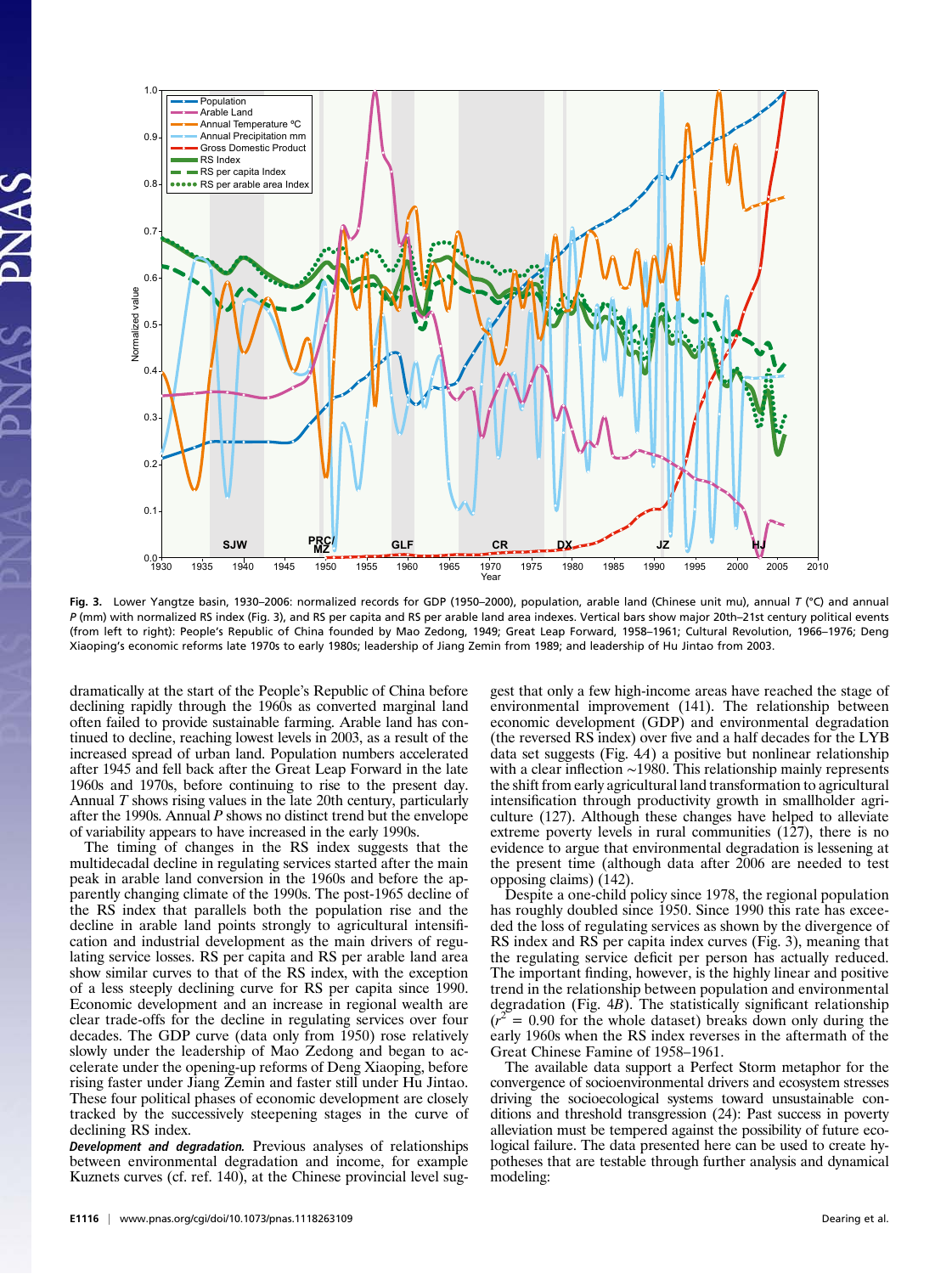**PNAS PLUS** PNAS PLUS



Fig. 4. Lower Yangtze basin, 1950–2006: (A) environmental degradation (reversed RS index) vs. economic development (GDP); (B) environmental degradation (reversed RS index) vs. population. (All normalizations are based on data from 1950 to 2006.)

- Since 1950, the effect of population growth on regulating services has shifted from direct agricultural impacts to indirect industrial impacts.
- Agricultural intensification continues to be the main multidecadal driver of losses in regulating services.
- Improved environmental policies and regulation after the late 1980s have helped to stabilize losses of biodiversity and erosion regulating services.
- Regional water purification services have already crossed thresholds.
- The region has yet to reach a stage where economic development and ecological degradation are decoupled.

Similar reconstructions of regulating services and drivers across China (and elsewhere) would provide a unique basis on which to both make regional comparisons of ES status and develop appropriate management and adaptation strategies.

### Discussion

The LYB case study underlines the power of paleoenvironmental records to provide multidecadal perspectives on changing ecological states and services. Even a relatively limited number of proxy records can provide an insightful audit for a landscape, generating useful hypotheses about the drivers of specific ES, the rates of service loss, the type of complex behavior, and potential reference points for restoration or management goals. Importantly, the complex interactions and dynamics revealed strongly warrant against the use of linear modeling techniques either as the appropriate tools for future projections or as the means to understand past relationships. There are, however, several caveats to note.

Accuracy and Precision. Paleoenvironmental proxy records vary from qualitative, semiquantitative to fully quantitative measures but only rarely are they calibrated to give the accuracy and precision of the equivalent monitored or surveyed data. Transfer functions based on modern-day relationships between a proxy, such as the distribution of diatoms, and an environmental variable, such as aquatic P concentration, are common techniques used to produce quantitative estimates of past changes. However, care is needed to exclude or disentangle the effects of strongly correlating variables on the response function (115, 143, 144).

Time Series. Proxy records cannot always be treated as time series for the purpose of statistical analyses. Some records, for example from tree rings and annually resolved laminated sediments (e.g., ref. 145), show equal time increments but, normally, changing sedimentation rates determine that time intervals between samples are irregular. Nevertheless, innovative spectral analysis and statistical modeling, for example variance partitioning (146, 147) and additive models (148), mean that the effect of a driver on a response can often be quantified with estimates of uncertainty. There may also be a temporal lag in an ecological response to some drivers and pressures, so that a cause and effect relationship may not occur on the same timeline (149).

Spatial Inference. Whereas some lake and river sediment records express a signal that potentially represents the whole bounded catchment, the spatial representation of others is less clear. For example, proxy records of vegetation derive mainly from the wind transport of pollen grains with an unbounded source. Thus, pollen records are increasingly processed using mathematical models that calibrate distributions of pollen grains in terms of spatial estimates of land cover (e.g., refs. 54 and 55).

Availability of Records. Regions with rich lake and bog records tend to exist in temperate glaciated mountains (e.g., English Lake District), large river systems with complex floodplains (e.g., Yangtze River), and tectonically active zones (e.g., East African Rift Valley). Some proxies listed in Table 1 are site specific, in the sense that the sediment properties exclusively depend on certain local features. For example, speleothems are linked only to limestone geology, and pollen-based reconstructions of vegetation are often difficult in the tropics where insect pollination dominates. Nevertheless, most regions have some natural archives that can be analyzed for proxy records and the reconstruction of ES. In this sense, the "provision of scientific records" as an ES demands more attention be given to the conservation of natural archives for scientific study.

Despite these caveats, the message is clear. As global concerns turn strongly toward impacts and adaptation within regions, it is time to use more effectively the wealth of information produced by paleoenvironmental reconstruction methods. Regional and global reconstructions of multidecadal trends for temperature and precipitation have been used to test hypotheses about the drivers of climate and to test outputs from global circulation models (150). The same approaches with respect to the future of ecosystem processes and services can be applied to regions throughout the world. Compiling, scrutinizing, integrating, and modeling multidecadal paleoenvironmental records should now be viewed as a major international science priority.

## Materials and Methods

Normalized mean values of paleoenvironmental data representing six ES proxies ([Table S3](http://www.pnas.org/lookup/suppl/doi:10.1073/pnas.1118263109/-/DCSupplemental/pnas.201118263SI.pdf?targetid=nameddest=ST3)) from the two lakes were used to represent the region as a whole. These values were supplemented with official statistical data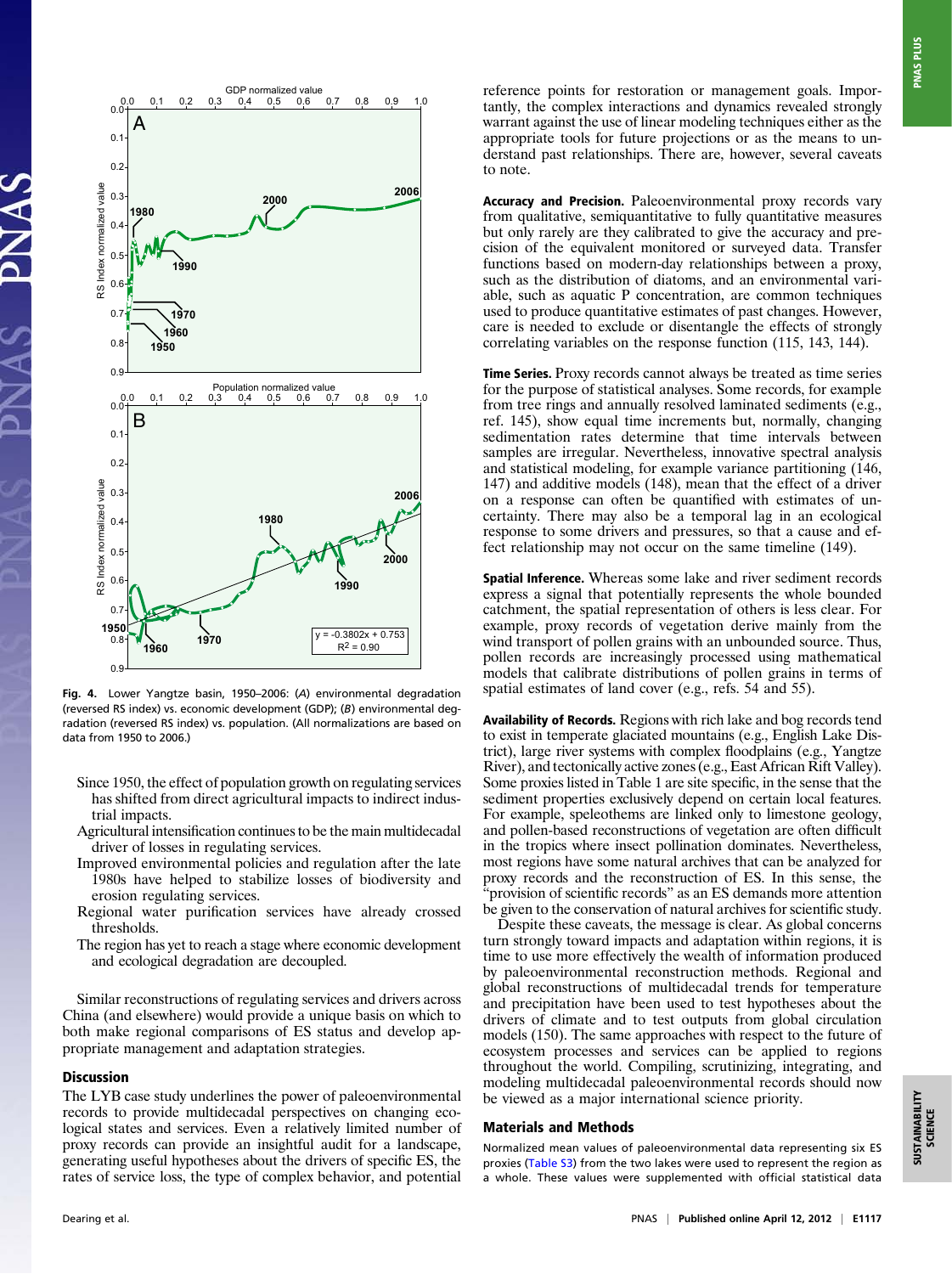[\(Table S4](http://www.pnas.org/lookup/suppl/doi:10.1073/pnas.1118263109/-/DCSupplemental/pnas.201118263SI.pdf?targetid=nameddest=ST4)) for changes in population and gross domestic product (151, 152), land use (153, 154), and regional climate model outputs (155).

A sediment core ∼100 cm long was taken in the deepest area in each of the two lakes with a piston corer in 2006. Core sediments were subsampled at a 0.5-cm resolution for 0–50 cm and 1-cm resolution below 50 cm. Sediment samples were dated using  $210$ Pb and  $137$ Cs by nondestructive gamma spectrometry. Given the complexity and heavily impacted nature of the hydrological system in Yangtze shallow lakes, a constant rate of supply (CRS) model was used to calculate a chronology and depth–age curves for each core (156). Paleoenvironmental data from both lakes were converted from depth to age using depth–age models back to 1840. Before 1840 the records were linearly extrapolated with derived average sediment rates. Typical 2 SD errors at 1950 are  $\pm$ 5 v, at 1900  $\pm$ 10 y, and at 1800  $\pm$  30 y. To allow calculation of mean values from records in different lakes and generation of x-y plots, all paleoenvironmental data were matched to dates corresponding to dates in official statistical records, using linear interpolation between dated samples.

Sediment Regulation Proxy. Dry mass sediment accumulation rates were calculated from dry density data and wet accumulation rates.

Biodiversity Proxy. For pollen analysis, ~2 g wet sediment of each subsample was treated with a modified acetolysis procedure (157), including HCl, NaOH, HF, and acetolysis. The concentrate was mounted in glycerol gel. Each pollen sample was counted under a light microscope at 400x magnification in regularly spaced traverses. For each sample, total count was >400 grains and a total terrestrial pollen sum (excluding spores) was used for pollen percentages. Rarefaction indexes for floristic taxon richness were calculated following ref. 65.

Soil Stability Proxy. Freeze-dried subsamples were packed into prescreened 10-mL polystyrene sample pots and analyzed using a dual-frequency Bartington Instruments MS2 sensor. Frequency-dependent magnetic susceptibility was calculated on a mass-specific basis as the difference between values at the two frequencies divided by sample mass (101).

Air Quality and Sediment Quality Proxies. Pb, P, and other metals were measured by inductively coupled plasma-atomic emission spectrometry. The accuracy of analytical determinations was established using the reference material GSD-9 (supplied by the Chinese Academy of Geological Sciences) and analytical accuracy for all elements was >95%.

- 1. Carpenter SR, et al. (2009) Science for managing ecosystem services: Beyond the Millennium Ecosystem Assessment. Proc Natl Acad Sci USA 106:1305–1312.
- 2. Millennium Ecosystem Assessment (2005) Ecosystems and Human Well-Being: Synthesis (Island Press, Washington, DC).
- 3. International Council for Science (2010) Earth System Science for Global Sustainability: The Grand Challenges (International Council of Science, Paris).
- 4. UK National Ecosystem Assessment (2011) The UK National Ecosystem Assessment: Technical Report (United Nations Environment Programme-World Conservation Monitoring Centre, Cambridge, UK).
- 5. Smol JP (2008) Pollution of Lakes and Rivers: A Paleoenvironmental Perspective (Wiley-Blackwell, Oxford), 2nd Ed.
- 6. Pederson GT, Gray ST, Fagre DB, Graumlich LJ (2006) Long-duration drought variability and impacts on ecosystem services: A case study from Glacier National Park, Montana. Earth Interact 10(4):1–28.
- 7. O'Reilly CM, Alin SR, Plisnier P-D, Cohen AS, McKee BA (2003) Climate change decreases aquatic ecosystem productivity of Lake Tanganyika, Africa. Nature 424: 766–768.
- 8. Froyd CA, Willis KJ (2008) Emerging issues in biodiversity and conservation management: The need for a palaeoecological perspective. Quat Sci Rev 27: 1723–1732.
- 9. Willis KJ, Bailey RM, Bhagwat SA, Birks HJB (2010) Biodiversity baselines, thresholds and resilience: Testing predictions and assumptions using palaeoecological data. Trends Ecol Evol 25:583–591.
- 10. Bunting MJ, Whitehouse NJ (2008) Adding time to the conservation toolkit: Palaeoecology and long term wetland function dynamics. Biodivers Conserv 17: 2051–2054.
- 11. Dearing JA, Battarbee RW, Dikau R, Larocque I, Oldfield F (2006) Humanenvironment interactions: Learning from the past. Reg Environ Change 6:1–16.
- 12. Dearing JA, Braimoh AK, Reenberg A, Turner BL, II, van der Leeuw SE (2010) Complex land systems: The need for long time perspectives in order to assess their future. Ecol Soc 15(4):21. Available at [http://www.ecologyandsociety.org/vol15/iss4/](http://www.ecologyandsociety.org/vol15/iss4/art21/) [art21/](http://www.ecologyandsociety.org/vol15/iss4/art21/).
- 13. Oldfield F (1983) Man's impact on the environment: Some recent perspectives. Geography 68:245–256.
- 14. Holling CS (1986) Sustainable Development of the Biosphere, eds Clark WC, Munn RE (Cambridge Univ Press, Cambridge, UK), pp 292–317.
- 15. Crutzen PJ (2002) Geology of mankind. Nature 415:23.

Water Quality Proxy. Sedimentary diatom samples were prepared using standard techniques (158). All samples were mounted on microscope slides using Naphrax and were observed under a light microscope at  $1,000 \times$ magnification. Diatom taxonomy mainly followed Krammer and Lange-Bertalot (159) and diatom data were presented as relative abundances. The reconstructions of the lake water total phosphorus (TP) concentration were based on the diatom–TP transfer functions established from 45 modern lakes in the middle and lower reaches of the Yangtze River (137).

Scaling and Indexes. For this study all raw data [\(Tables S3](http://www.pnas.org/lookup/suppl/doi:10.1073/pnas.1118263109/-/DCSupplemental/pnas.201118263SI.pdf?targetid=nameddest=ST3) and [S4\)](http://www.pnas.org/lookup/suppl/doi:10.1073/pnas.1118263109/-/DCSupplemental/pnas.201118263SI.pdf?targetid=nameddest=ST4) were normalized (0–1) so that trends could be easily compared and aggregated. The formula used for scaling the data series  $(x_1:x_n)$  to (0:1) is  $x_1 - (min x_1:x_n)$ / [(max  $x_1:x_n$ ) – (min  $x_1:x_n$ ], where min and max are minimum and maximum values within the data range. In the case of biodiversity, values of 1 and 0 equate to highest and lowest levels of ES. For all other proxy records, values in the range 1–0 were inverted so that values of 1 and 0 equate to highest and lowest levels of ES, respectively. Raw data were also expressed on per capita and per arable land use bases by dividing through by population numbers and arable area, respectively. These data were scaled and averaged with equal weighting to produce curves per capita and per arable land use. Composite indexes were produced to compress a large amount of data into a simple measure, as recently produced by the International Geosphere–Biosphere Program (160) for global climate change. The scaled curves were combined additively to produce three regional indexes: regulating services index (cf. ref. 161), regulating services per arable land area index, and regulating services per capita index.

ACKNOWLEDGMENTS. We thank Bin Xue, Xiayun Xiao, Yanhong Wu, Enfeng Liu, and Jian Liu for providing data on grain size, pollen, and geochemical and ECHO-G climate modeling and the Palaeoecological Laboratory group at the University of Southampton (PLUS) for helpful discussions. We also thank Prof. Mary Edwards, Dr. Felix Eigenbrod, and two reviewers for comments on a previous version of this paper. Funding for this work was from the Natural Environment Research Council/Department for International Development/Economic and Social Sciences Research Council-funded "Ecological Services and Poverty Alleviation" program (Grant NE/I002960/1), from International-Geosphere-Biosphere Programme Past Global Changes, from the National Natural Science Fund of China (40972217), the National Basic Research Program of China (973 program, 2012CB956100), and from the National Major Projects on Control and Rectification of Water Body Pollution (2008ZX07103-003).

- 16. Steffen W, et al. (2004) Global Change and the Earth System: A Planet Under Pressure (Springer, Berlin).
- 17. Stock JH, Watson MW (2003) Has the business cycle changed? Proceedings, Federal Reserve Bank of Kansas City, pp 9–56. Available at [http://www.kc.frb.org/publications/](http://www.kc.frb.org/publications/research/escp/escp-2003.cfm) [research/escp/escp-2003.cfm.](http://www.kc.frb.org/publications/research/escp/escp-2003.cfm)
- 18. Scheffer M, Carpenter S, Foley JA, Folke C, Walker B (2001) Catastrophic shifts in ecosystems. Nature 413:591–596.
- 19. Dearing JA (2008) Landscape change and resilience theory: A palaeoenvironmental assessment from Yunnan, SW China. Holocene 18:117–127.
- 20. Scheffer M, et al. (2009) Early-warning signals for critical transitions. Nature 461: 53–59.
- 21. Peterson GD (2000) Scaling ecological dynamics: Self-organization, hierarchical structures and ecological resilience. Clim Change 44:291–309.
- 22. Foster DR (2003) The importance of land-use legacies to ecology and conservation. Bioscience 53(7):77–88.
- 23. Stafford Smith DM, et al. (2007) Learning from episodes of degradation and recovery in variable Australian rangelands. Proc Natl Acad Sci USA 104:20690–20695.
- 24. Dearing JA, et al. (2012) Navigating the perfect storm: Research strategies for socialecological systems in a rapidly evolving world. Environ Manage, 10.1007/s00267-012- 9833-6.
- 25. Welsh KE, Dearing JA, Chiverrell RC, Coulthard TJ (2009) Testing a cellular modelling approach to simulating late Holocene sediment and water transfer from catchment to lake in the French Alps since 1826. Holocene 19:785–798.
- 26. Bennion H, Fluin J, Simpson GL (2004) Assessing eutrophication and reference conditions for Scottish freshwater lochs using subfossil diatoms. J Appl Ecol 41: 124–138.
- 27. Willis KJ, Birks HJB (2006) What is natural? The need for a long-term perspective in biodiversity conservation. Science 314:1261–1265.
- 28. Jackson ST, Hobbs RJ (2009) Ecological restoration in the light of ecological history. Science 325:567–569.
- 29. Macklin MG, Lewin J (2003) River sediments, great floods and centennial-scale Holocene climate change. J Quat Sci 18:101–105.
- 30. Renberg I (1990) A 12600 year perspective of the acidification of Lilla Oresjön, southwest Sweden. Philos Trans R Soc Lond B Biol Sci 327:357–361.
- 31. Engstrom DR, Fritz SC, Almendinger JE, Juggins S (2000) Chemical and biological trends during lake evolution in recently deglaciated terrain. Nature 408:161–166.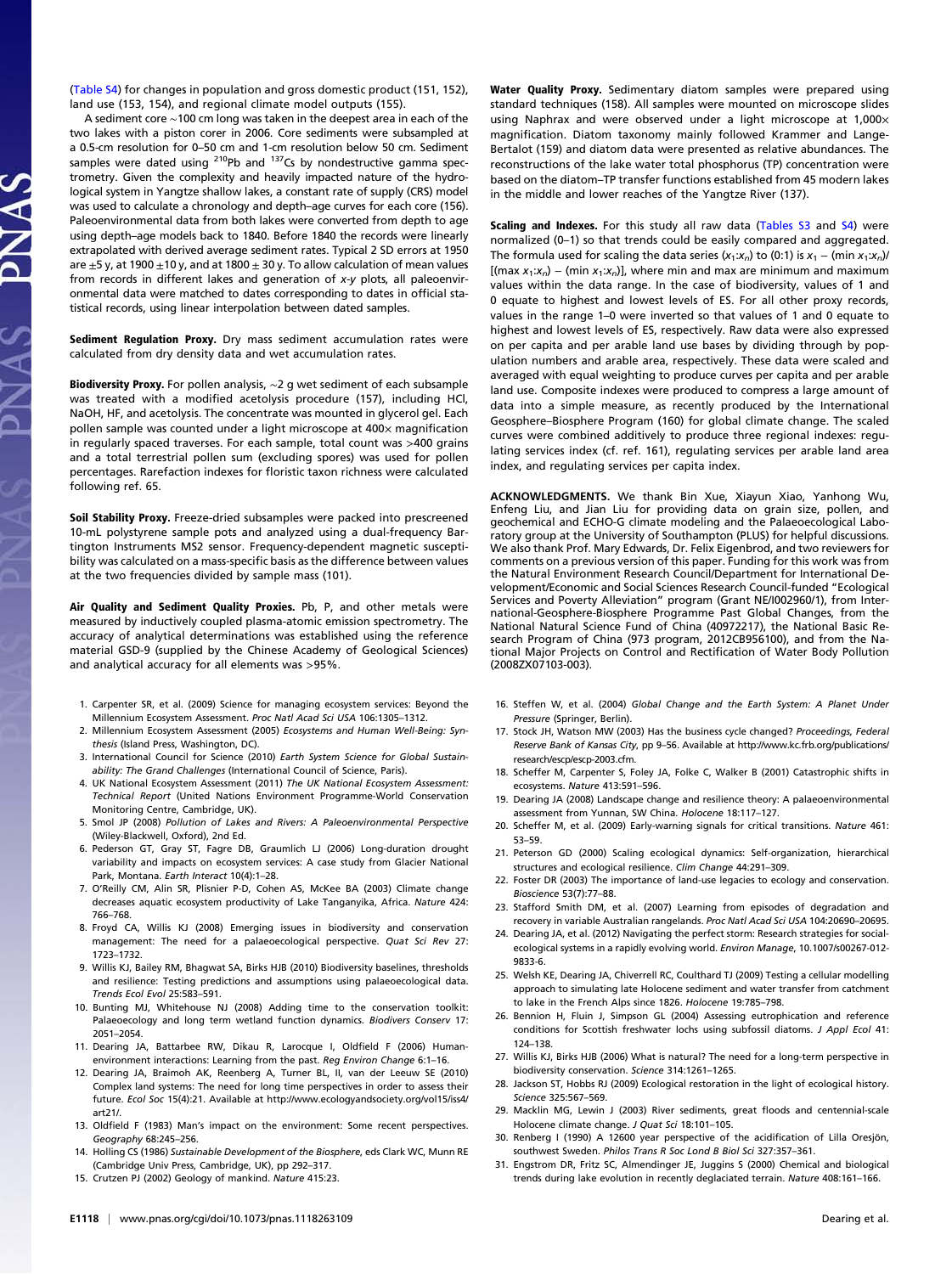- 32. Berglund BE, Ralska-Jasiewiczowa M (1986) Handbook of Holocene Palaeoecology and Palaeohydrology (Wiley, Chichester, UK).
- 33. Bell M, Walker MJ (2005) Late Quaternary Environmental Change: Physical and Human Perspectives (Pearson, Harlow, UK).
- 34. Last WM, Smol JP, eds (2001) Tracking Environmental Change Using Lake Sediments. Physical and Geochemical Methods (Kluwer Academic, Dordrecht, The Netherlands), Vol 2.
- 35. Smol JP, Birks HJB, Last WM, eds (2001) Tracking Environmental Change Using Lake Sediments. Terrestrial, Algal, and Siliceous Indicators. (Kluwer Academic, Dordrecht, The Netherlands), Vol 3.
- 36. Smol JP, Birks HJB, Last WM, eds (2001) Tracking Environmental Change Using Lake Sediments. Zoological Indicators. (Kluwer Academic, Dordrecht, The Netherlands), Vol 4.
- 37. Last WM, Smol JP (2001) Tracking Environmental Change Using Lake Sediments. Basin Analysis, Coring, and Chronological Techniques (Kluwer Academic, Dordrecht, The Netherlands), Vol 1.
- 38. Lowe JJ, Walker MJC (1997) Reconstructing Quaternary Environments (Prentice Hall, Harlow, UK).
- 39. Boyle JF (2007) Loss of apatite caused irreversible early-Holocene lake acidification. Holocene 17:543–547.
- 40. Kober B, Schwalb A, Schettler G, Wessels M (2007) Constraints on paleowater dissolved loads and on catchment weathering over the past 16 ka from 87Sr/86Sr ratios and Ca/Mg/Sr chemistry of freshwater Ostracode tests in sediments of Lake Constance, Central Europe. Chem Geol 240:361–376.
- 41. Hall RI, Smol JP (2010) The Diatoms: Applications for the Environmental and Earth Sciences, eds Smol JP, Stoermer EF (Cambridge Univ Press, Cambridge, UK), 2nd Ed, pp 122–151.
- 42. Martens CS, Klump JV (1990) Biogeochemical cycling in an organic-rich coastal marine basin—I. Methane sediment-water exchange processes. Geochim Cosmochim Acta 44:471–490.
- 43. Hollander DJ, McKenzie JA (1991)  $CO<sub>2</sub>$  control on carbon-isotope fractionation during aqueous photosynthesis: A paleo-pCO<sub>2</sub> barometer. Geology 19:929-932.
- 44. Seppä H, et al. (2009) Calibrated pollen accumulation rates as a basis for quantitative tree biomass reconstructions. Holocene 19:209–220.
- 45. Castañeda IS, Werne JP, Johnson TC, Powers LA (2010) Organic geochemical records from Lake Malawi (East Africa) of the last 700 years, part II: Biomarker evidence for recent changes in primary productivity. Palaeogeogr Palaeoclimatol Palaeoecol 303: 140–154.
- 46. McGowan S (2007) Encyclopedia of Quaternary Sciences, ed Elias SA (Elsevier, Amsterdam).
- 47. Charman DJ, Blundell A, Chiverrell RC, Hendon D, Langdon PG (2006) Compilation of non-annually resolved Holocene proxy climate records: Stacked records of Holocene peatland palaeo-water table reconstructions from northern Britain. Quat Sci Rev 25: 336–350.
- 48. Chambers FM, Barber KE, Maddy D, Brew J (1997) A 5500-year proxy-climate and vegetation record from blanket mire at Talla Moss, Borders, Scotland. Holocene 7: 391–400.
- 49. Baker A, et al. (1999) Stalagmite luminescence and peat humification records of palaeomoisture for the last 2500 years. Earth Planet Sci Lett 165:157–162.
- 50. Alin SR, Cohen AS (2003) Lake-level history of Lake Tanganyika, East Africa, for the past 2500 years based on ostracode-inferred water-depth reconstruction. Palaeogeogr Palaeoclimatol Palaeoecol 199:31–49.
- 51. Baioumy HM, Kayanne H, Tada R (2010) Reconstruction of lake-level and climate changes in Lake Qarun, Egypt, during the last 7000 years. J Great Lakes Res 36: 318–327.
- 52. Jones RT, Jordan J (2007) Encyclopedia of Quaternary Sciences, ed Elias SA (Elsevier, Amsterdam).
- 53. Gaillard M-J, Birks HJB, Emanuelsson U, Berglund BE (1992) Modern pollen/land-use relationships as an aid in the reconstruction of past land-uses and cultural landscapes: An example from south Sweden. Veg Hist Archaeobot 1:3–17.
- 54. Sugita S (2007) Theory of quantitative reconstruction of vegetation I: Pollen from large sites REVEALS regional vegetation. Holocene 17:229–241.
- 55. Sugita S (2007) Theory of quantitative reconstruction of vegetation II: All you need is LOVE. Holocene 17:243–257.
- 56. Piperno DR (2006) Phytoliths: A Comprehensive Guide for Archaeologists and Paleoecologists (AltaMira, Lanham, MD).
- 57. Mazier F, et al. (2009) Multidisciplinary approach to reconstructing local pastoral activities: An example from the Pyrenean Mountains (Pays Basque). Holocene 19: 171–188.
- 58. Finney BP, Gregory-Eaves I, Sweetman J, Douglas MSV, Smol JP (2000) Impacts of climatic change and fishing on Pacific salmon abundance over the past 300 years. Science 290:795–799.
- 59. Holtham AJ, et al. (2004) The influence of flushing rates, terrestrial input and low salmon escapement densities on paleolimnological reconstructions of sockeye salmon (Oncorhynchus nerka) nutrient dynamics in Alaska and British Columbia. J Paleolimnol 32:255–271.
- 60. Davidson TA, Sayer CD, Perrow MR, Tomlinson ML (2003) Representation of fish communities by scale sub-fossils in shallow lakes: Implications for inferring cyprinidpercid shifts. J Paleolimnol 30:441-449.
- 61. Binney HA, et al. (2009) The distribution of late-Quaternary woody taxa in northern Eurasia: Evidence from a new macrofossil database. Quat Sci Rev 28:2445–2464.
- 62. Whitlock C, Larsen C (2001) Tracking Environmental Change Using Lake Sediments, eds Smol JP, Birks HJB, Last WM (Kluwer Academic, Dordrecht, The Netherlands), Vol 3, pp 75–97.
- 63. Grant MJ, Edwards ME (2008) Conserving idealized landscapes: Past history, public perception and future management in the New Forest (UK). Veg Hist Archaeobot 17: 551–562.
- 64. Schofield JE, Waller MP (2005) A pollen analytical record for hemp retting from Dungeness Foreland, UK. J Archaeol Sci 32:715–726.
- 65. Birks HJB, Line JM (1992) The use of rarefaction analysis for estimating palynological richness from Quaternary pollen-analytical data. Holocene 2:1–10.
- 66. Odgaard BV (1999) Fossil pollen as a record of past biodiversity. J Biogeogr 26:7–17. 67. Brown AG (1999) Biodiversity and pollen analysis: Modern pollen studies and the
- recent history of a floodplain woodland in S.W. Ireland. J Biogeogr 26:19–32. 68. Barber KE (1993) Peatlands as scientific archives of past biodiversity. Biodivers Conserv 2:474–489.
- 69. Meyers PA, Teranes JL (2001) Tracking Environmental Change Using Lake Sediments, eds Last WM, Smol JP (Kluwer Academic, Dordrecht, The Netherlands), Vol 2, pp 239–270.
- 70. Hu FS, Hedges JI, Gordon ES, Brubaker LB (1999) Lignin biomarkers and pollen in postglacial sediments of an Alaskan lake. Geochim Cosmochim Acta 63:1421–1430.
- 71. Sønstebø JH, et al. (2010) Using next-generation sequencing for molecular reconstruction of past Arctic vegetation and climate. Mol Ecol Resour 10:1009–1018.
- 72. Sayer C, Roberts N, Sadler J, David C, Wade PM (1999) Biodiversity changes in a shallow lake ecosystem: A multi-proxy palaeolimnological analysis. J Biogeogr 26: 97–114.
- 73. Alin SR, et al. (2002) Effects of land-use change on aquatic biodiversity: A view from the paleorecord at Lake Tanganyika. East Africa Geology 30:1143–1146.
- 74. Jeppesen E, Leavitt P, De Meester L, Jensen JP (2001) Functional ecology and palaeolimnology: Using cladoceran remains to reconstruct anthropogenic impact. Trends Ecol Evol 16:191–198.
- 75. Whitehouse N, Langdon PG, Bustin R, Galsworthy S (2008) Sub-fossil insects and ecosystem dynamics in wetlands; implications for biodiversity and conservation. Biodivers Conserv 17:2055–2078.
- 76. Coolen MJL, et al. (2004) Combined DNA and lipid analyses of sediments reveal changes in Holocene haptophyte and diatom populations in an Antarctic lake. Earth Planet Sci Lett 223:225–239.
- 77. Fritz SC, Cumming BF, Gasse F, Laird KR (2010) The Diatoms: Applications for the Environmental and Earth Sciences, eds Smol JP, Stoermer EF (Cambridge Univ Press, Cambridge, UK), 2nd Ed, pp 186–208.
- 78. Heinrichs ML, Walker IR (2006) Fossil midges and palaeosalinity: Potential as indicators of hydrological balance and sea-level change. Quat Sci Rev 25:1948–1965.
- 79. Müller G, Grimmer G, Böhnke H (1977) Sedimentary record of heavy metals and polycyclic aromatic hydrocarbons in Lake Constance. Naturwissenschaften 64: 427–431.
- 80. Blais JM, Muir DCG (2001) Tracking Environmental Change Using Lake Sediments, eds Last WM, Smol JP (Kluwer Academic Publishers, Dordrecht, The Netherlands), Vol 2, pp 271–298.
- 81. Renberg I (1986) Concentration and annual accumulation values of heavy metals in lake sediments: Their significance in studies of the history of heavy metal pollution. Hydrobiologia 143:1379–1385.
- 82. Lockhart WL, et al. (2000) Tests of the fidelity of lake sediment core records of mercury deposition to known histories of mercury contamination. Sci Total Environ 260:171–180.
- 83. Renberg I, Wik M (1985) Carbonaceous particles in lake sediments: Pollutants from fossil fuel combustion. Ambio 14:161–163.
- 84. Rose N (2001) Tracking Environmental Change Using Lake Sediments, eds Last WM, Smol JP (Kluwer Academic, Dordrecht, The Netherlands), Vol 2, pp 319–349.
- 85. McLean D (1991) Magnetic spherules in recent lake sediments. Hydrobiologia 214: 91–97.
- 86. Birks HJB, Line JM, Juggins S, Stevenson AC, Ter Braak CJF (1990) Diatoms and pH reconstruction. Philos Trans R Soc Lond Ser B 327:263–278.
- 87. Battarbee RW, Charles DF, Bigler C, Cumming BF, Renberg I (2010) The Diatoms: Applications for the Environmental and Earth Sciences, eds Smol JP, Stoermer EF (Cambridge Univ Press, Cambridge, UK), 2nd Ed, pp 98–121.
- 88. Dean WE, Gorham E (1998) Magnitude and significance of carbon burial in lakes, reservoirs, and peatlands. Geology 26:535–538.
- 89. Rosén P (2005) Total organic carbon (TOC) of lake water during the Holocene inferred from lake sediments and near-infrared spectroscopy (NIRS) in eight lakes from Northern Sweden. Biogeochemistry 76:503–516.
- 90. Anderson NJ, D'Andrea W, Fritz SC (2009) Holocene carbon burial by lakes in SW Greenland. Glob Change Biol 15:2590–2598.
- 91. Noël H, et al. (2001) Human impact and soil erosion during the last 5000 yrs as recorded in lacustrine sedimentary organic matter at Lac d'Annecy, the French Alps. J Paleolimnol 25:229–244.
- 92. Clymo RS, Turunen J, Tolonen K (1998) Carbon accumulation in peatland. Oikos 81: 368–388.
- 93. Billett MF, et al. (2010) Carbon balance of UK peatlands: Current state of knowledge and future research challenges. Clim Res 45:13–29.
- 94. Davis MB (1976) Erosion rates and land-use history in southern Michigan. Environ Conserv 3:139–148.
- 95. Gälman V, Petterson G, Renberg I (2006) A comparison of sediment varves (1950- 2003 AD) in two adjacent lakes in northern Sweden. J Paleolimnol 35:837–853.
- 96. Hilton J, Davison W, Ochsenbein U (1985) A mathematical model for analysis of sediment core data: Implications for enrichment factor calculations and trace-metal transport mechanisms. Chem Geol 48:1281–1291.
- 97. Collins AL, Walling DE, Leeks GJL (1997) Use of the geochemical record preserved in floodplain deposits to reconstruct recent changes in river basin sediment sources. Geomorphology 19:151–167.

SUSTAINABILITY SUSTAINABILITY<br>SCIENCE